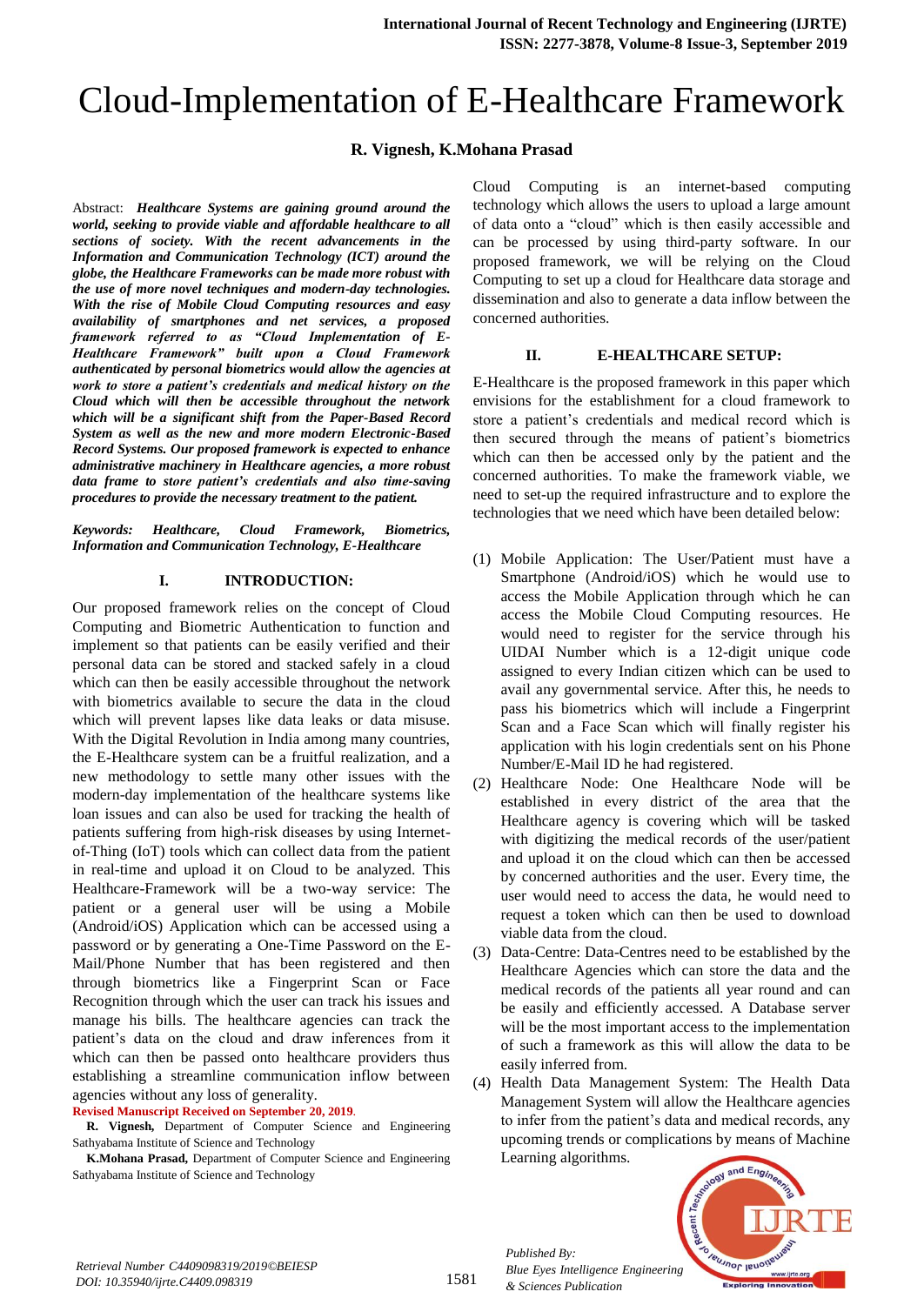This will allow the Healthcare administration to provide timely help and services to the patient as required.

(5) Biometric Authentication System: The Biometric Authentication System will help to verify the user/patient by using his biometrics which will include his Fingerprint and Face Recognitions using the data that was collected during the registration phase. This will avoid any data lapses and data misuse and will allow only the registered user to access his/her data from the cloud. Biometrics are being increasingly used in industries to secure the log-in process by enforcing data security.

# **III. EXISTING MODEL:**

In India, it is the responsibility of the respective State Governments to provide Healthcare services to the local population and is currently considering the set-up of a National eHealth Authority (NeHA) to digitize the health records of the patients. However, the programme is still far from realization as the Central Government struggles to implement a digitized system and the Healthcare Systems in India, are still marred by ineffective Paper-Based Record Systems. The existing model reliance on Paper-Based record systems which are not easily available and can be damaged or lost makes it inefficient and also more ready to be replaced and augmented by a more effective "Cloud Implementation of E-Healthcare Framework" which we propose in this paper.

# **IV. PROPOSED FRAMEWORK:**

Our proposed framework named as "Cloud Implementation of E-Healthcare Framework" puts to use the robust nature of the Cloud Computing which would allow the medical records of the user digitized and biometric authentication to verify the patient. This Cloud Implementation of the E-Healthcare Framework will allow Healthcare agencies to draw inferences from the user's data thus bringing the framework to a fruitful realization.



- (1) Registration Phase: The User/Patient must download the prescribed Mobile Application (Android/iOS) on his Smartphone to avail the Mobile Cloud Computing services and must register for an account using the 12 digit unique identification rendered to him by the Unique Identification Authority of India (UIDAI). This phase will register his account in the Data-Centre and will await further instructions by the Healthcare Node where the User must register his biometrics and medical records.
- (2) Authentication Phase: The User who had registered for an account must visit a Healthcare Node to submit his biometrics which will register his unique identity in the database. The medical records are also submitted which are in turn digitized and stacked away in the database for future reference.
- (3) Storage Phase: The user's data is stored onto the cloud and is secured using biometric access and encryption algorithms to prevent the misuse of data and lapses in the Cloud Framework. This will allow the healthcare agencies around the nation to access the data as per required by requesting a token which we discuss in the next step.
- (4) Data Retrieval: Whenever the user needs to access the data, he/she must apply for a token with a registered healthcare agency to ensure the data does not fall into the wrong hands and no security lapses are there. The token is activated after a proper biometric authentication which ascertains the user identity and provides access to the required data as requested by the user and the healthcare agency. This will allow multiple healthcare agencies to access the data and will also the user to apply for a medical loan as needed.
- (5) Data Administration: The data uploaded by the user will be disseminated by Machine Learning and Artificial Intelligence algorithms to identify trends in the health of the user and notify him/her in case of a complications and also to divulge this information to healthcare agencies which will be established by long-term administration to enhance the healthcare services provided to the individual.

## **V. ADVANTAGES OVER EXISTING MODEL:**

The advantages of our proposed model over the existing model:



1582